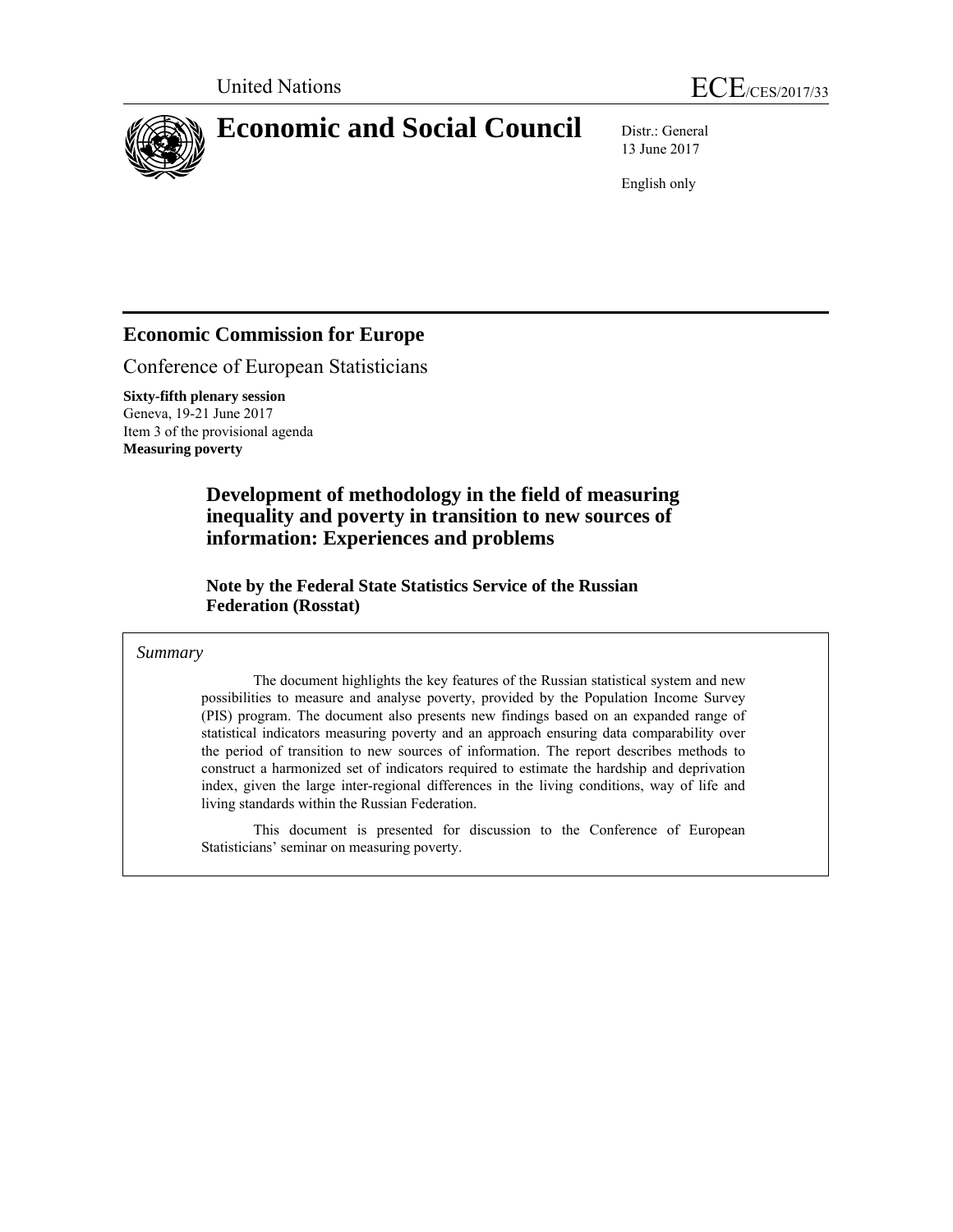# **I. Introduction**

1. In accordance with the current methodology, the Federal State Statistics Service has been producing poverty indicators since 1992. At that time, the published evaluation system was based on the use of a limited set of indicators, beyond which there was a wider set of indicators aimed to reflect the processes of socio-economic differentiation and poverty, including those standardized for comparative analysis at the global international level.

2. Currently, Rosstat is shifting to a broader system of indicators, which by its nature complies with more progressive methods of statistical measurement of these processes. The shift is determined by two factors:

- statistical base support for monitoring the Global SDG Indicator Framework;
- a need to expand the system of assessing the distribution of income and poverty in the light of government programs to improve the standard of living of the population.

# **II. Poverty measurement in the Russian Federation**

3. Rosstat has been publishing poverty indicators since 1992. Poverty indicators are built on the basis of information on the population's monetary income level and the official poverty line, which is set in accordance with the current legislation determining the subsistence minimum value. The value of the subsistence minimum (SM) is defined per capita and by major socio-demographic groups (able-bodied population, pensioners, children) for Russia at large and for each constituent entity of the Russian Federation. The SM is a valuation of consumer baskets for each socio-demographic group being revised with a five-year periodicity. The subsistence minimum is calculated on the basis of state statistical data on the level of consumer prices for goods included in the consumer basket. The level of consumer prices is monitored monthly throughout the constituent entities of the Russian Federation. The SM value is regulated quarterly by the Government of the Russian Federation (for Russia as a whole) and by the executive authorities of Russian constituent entities.

4. The statistical indicators of the population's monetary income and data on the official poverty line are developed at the national and regional levels, which allows to differentiate the poverty estimates taking into account the economic development of the regions, to reveal the range of differences across the country and to determine the contribution of each of the Russian Federation's entities to the overall picture of poverty.

5. The plan for the development and publication of statistical information, approved by the Government of the Russian Federation, distinguishes several stages of the data production process. The peculiarity of this approach lies in obtaining poverty estimates for the entire population using a model-based technique, as well as estimates for the profile (structure) of the poor, based on household surveys direct data.

6. This approach is primarily determined by the need to undertake urgent measures of state support for the regions and, given the above, Rosstat is set to solve the problem of providing an operational data set on the entire population poverty rate at the national level (quarterly) and at the regional level (annually).

7. The next steps, aimed at providing social support to the most vulnerable population groups, determine the need for information on the localization of poverty within certain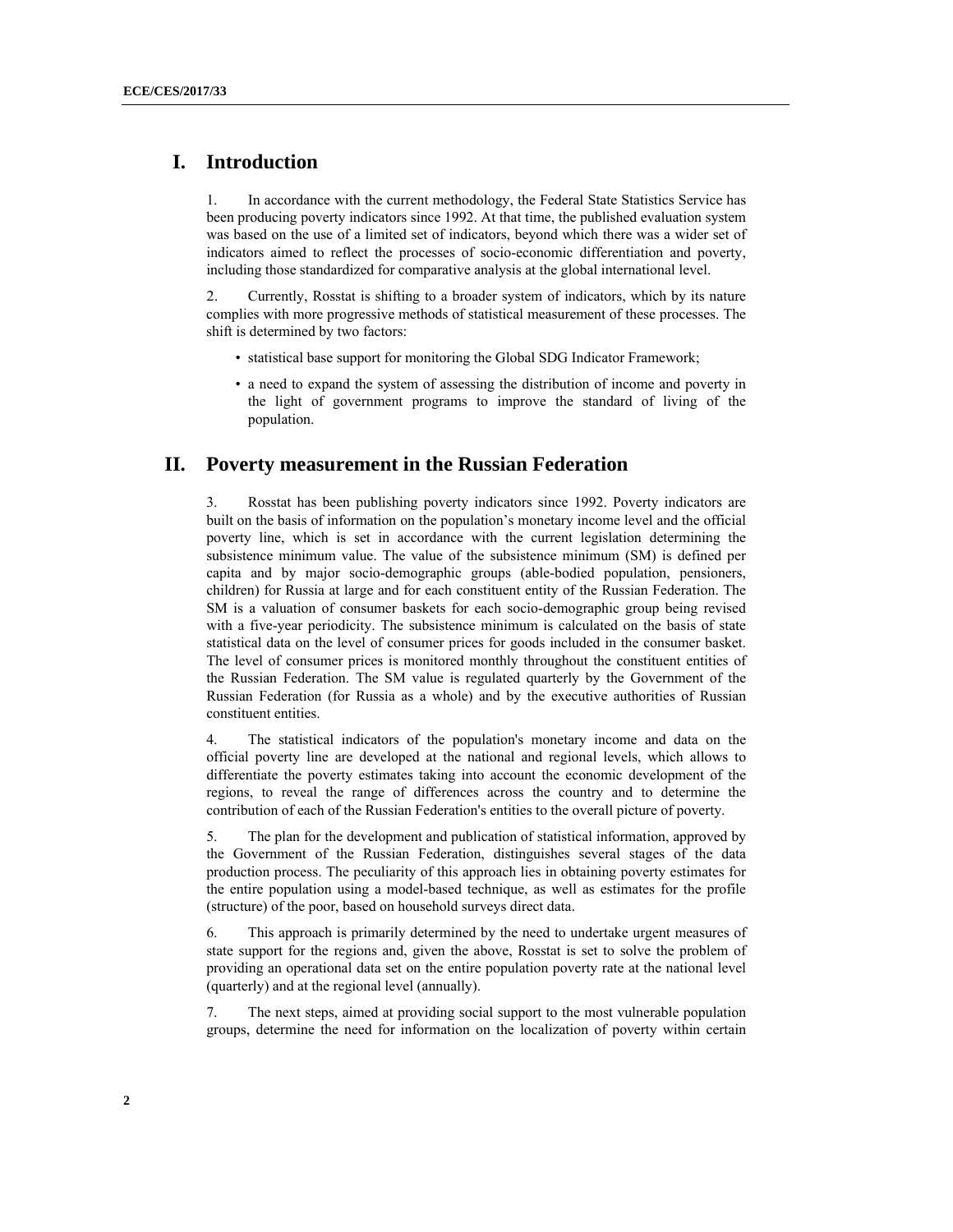demographic and socio-economic groups of households. This task is tackled based on direct data from household income and expenditure surveys.

8. The methodological approach to address the tasks, assigned to Rosstat, is based on the application of:

- empirical data of household budgets sample surveys (HBS), conducted quarterly in all the regions of the Russian Federation with a coverage of 48.5 thousand households;
- $\bullet$  an analytical model<sup>1</sup>, based on the application of HBS results and the macroeconomic indicator of the population's per capita cash income, calculated monthly at the national and regional levels on the basis of organizations' and tax authorities' reports on wages, pensions and benefits paid to the population and on business and property revenues received by the population with a reappraisal by the income generated in the economy's informal sector, for the relevant reporting period.

9. The variance in the estimates obtained using HBS direct data and data of the analytical model raises several problems. The main concern is the lack of coherence in the information on the poverty rate for the entire population and on the level of poverty broken down by the demographic and socio-economic groups of population and households.

10. The main factor complicating the harmonization process is obviously the problem of obtaining adequate information during the HBS. The field practice of this and other surveys of the kind shows that respondents tend to underestimate their income or do not provide complete information on the income received. This is indicative of the difficulties in the coverage of households at the highest end of income distribution that affect the sample structure.

11. Furthermore, the HBS program, by reference to its primary goal of obtaining information on household expenditure and consumption, does not contain a complete set of variables determining all the components of household incomes and, for this purpose, household income indicators are used, which are specified by respondents using an interval scale<sup>2</sup>. These estimates are of an approximate character and therefore show a considerable deviation from the macroeconomic indicators of the population's money income (68% in 2015). Consequently, in 2015 the HBS poverty rate amounted to 24.7%, exceeding more than twice the estimate obtained on the basis of administrative data for the rate of poor people living in families that receive social benefits.

12. In consideration of the divergence between HBS poverty data and alternative estimates based on other data sources, as well as of the HBS program analytical capacity initial limitations, the published evaluation system relies on the use of a limited set of indicators, while a wider set of poverty indicators are left beyond its scope.

13. Starting with 2011, a system of additional household sample surveys on sociodemographic problems is being introduced into Russian statistical practice. Along with

 $\overline{a}$ 

<sup>1</sup>  $1$ <sup>1</sup> The analytical modeling approach is based on the assumption that the character of the population's monetary income distribution corresponds to the lognormal (two-parameter) distribution function. The ascertainment of the assumption using the  $x^2$  fitting criterion and the model validity check was carried out based on the data of a single (once in five years) income survey of 170 thousand families (310 thousand - for former USSR). This survey structure allowed for more accurate data compared to the budget survey characterized by a smaller sample size.

<sup>2</sup>  $2$  Assessment of HBS indicators of households expenditure and increments in their financial assets demonstrates low level deviations between these measures and the income estimates indicated by households using the interval scale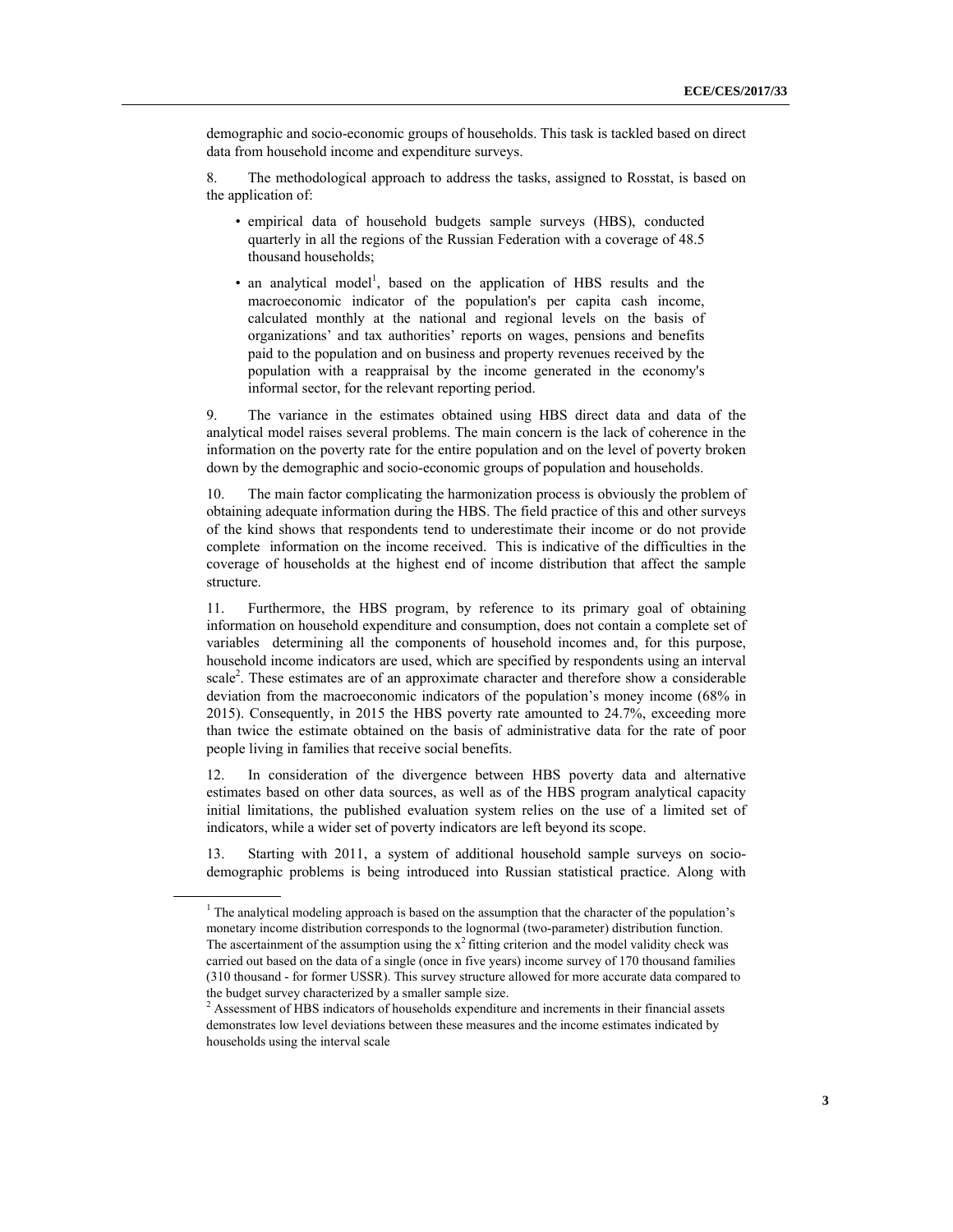traditional surveys (HBS, labor force sample survey, etc.), supplementary sample surveys are aimed at reflecting practically the whole spectrum of present day issues: household incomes, living conditions, availability of social support and social services, diet, time budget, etc.

14. The sample survey of the population income and participation in social programs (PIS) is an integral part of the new federal statistical surveys system. Starting with  $2012<sup>3</sup>$ , the survey is carried out annually according to the following pattern:

- with a gradual expansion of the households number covered by the survey: in 2012 10,000 households, in 2014 and 2015 – 45,000 households, in 2016 – 60,000 households;
- with a recurrent (once in 5 years) increase in the sample frame up to 160,000 households, effective 2017.

PIS key features:

|                                                         | 2012       | 2014       | 2015          | 2016             | 2017             |
|---------------------------------------------------------|------------|------------|---------------|------------------|------------------|
| Time frame                                              | April 2012 | March 2014 | March<br>2015 | February<br>2016 | February<br>2017 |
| Number of households<br>surveyed, ths.                  | 10,0       | 45,0       | 45,0          | 60,0             | 160,0            |
| Refused to participate<br>(% of households)<br>visited) | 14,4       | 15,1       | 15,3          | 15,1             | 13,6             |

15. Following the PIS results, 858 primary variables are constructed which serve the basis for the estimation of 929 variables that allow for the aggregation of data on 200 components of cash payments and income received in cash and in kind.

16. The aggregation procedure for the monetary income components most closely approximates the European Survey of Income and Living Conditions (SILC) methodology and is consistent with the main provisions of the ILO Resolution on Household Income and Expenditure (2013).

#### Table 1

**System of households income indicators based on PIS results:** 

| Cash income                | Comprehensive income                                                                                        |
|----------------------------|-------------------------------------------------------------------------------------------------------------|
| Employment income          | Employment income, including monetary<br>evaluation of own products used for own<br>consumption             |
| Property income            | Property income                                                                                             |
|                            | Income from own production of services for<br>own consumption (estimated equivalent of<br>net imputed rent) |
| Transfers received in cash | Transfers received in cash and in kind (in<br>money equivalent)                                             |
| Social benefits            | Social payments and benefits in cash and in                                                                 |

 <sup>3</sup>  $3$  With the exception of 2013 when the results of the first (pilot) round were analyzed in order to launch a full scale project.

 $\overline{a}$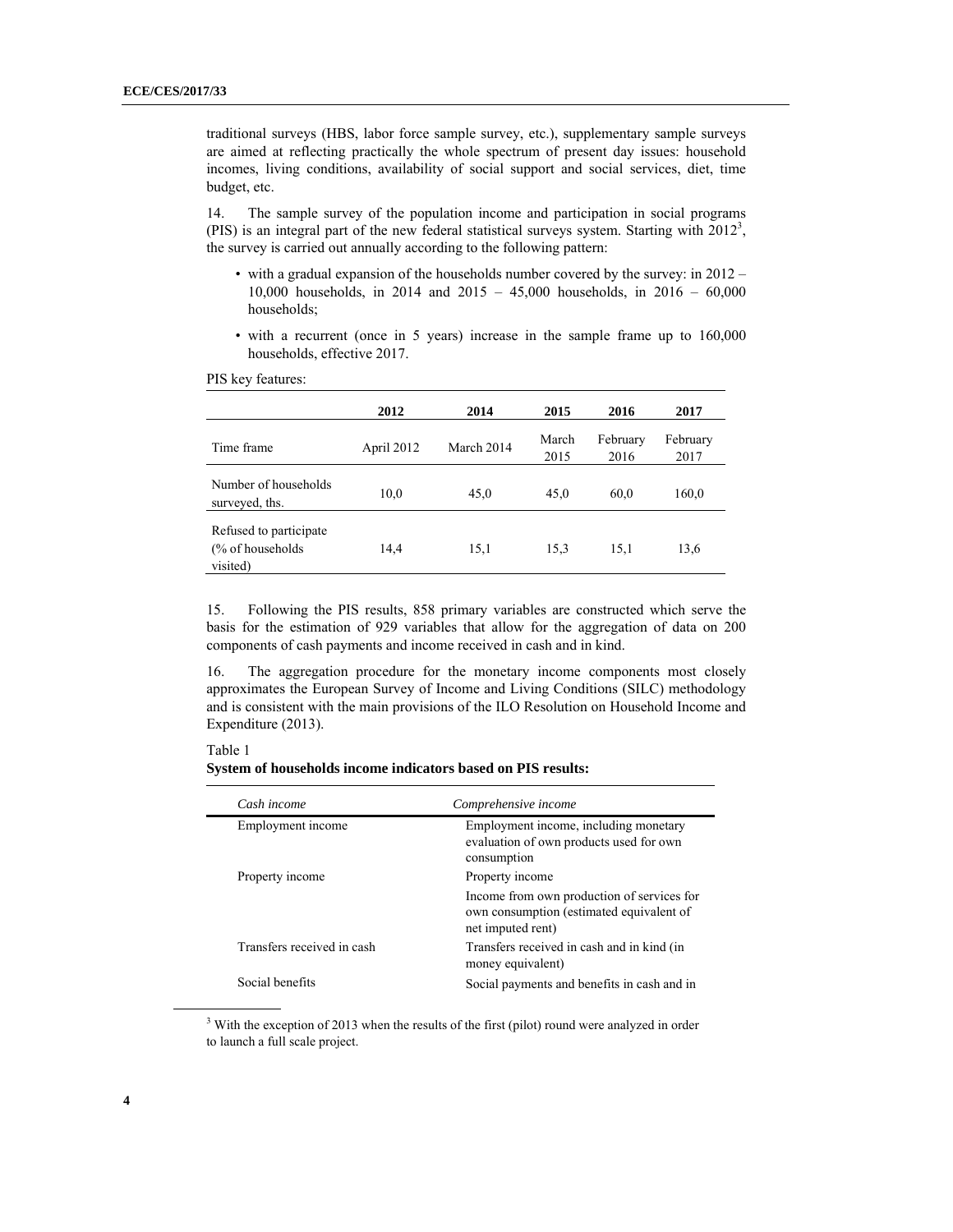| Disposable cash income                                                             | Disposable comprehensive income                                                                                    |
|------------------------------------------------------------------------------------|--------------------------------------------------------------------------------------------------------------------|
| Forwarded transfers                                                                | Forwarded transfers                                                                                                |
| Cash receipts from individuals and<br>organizations, aside from social<br>benefits | Cash and in-kind (in monetary terms)<br>receipts from individuals and organizations,<br>aside from social benefits |
|                                                                                    | kind (in monetary terms)                                                                                           |

17. In the course of PIS (as well as HBS), the refusal probability is higher for relatively high income population groups compared to low-income ones. When extending the results to the general population, neglecting this problem can lead to unjustified overestimation of the absolute poverty rate and underestimation of disparity and, consequently, of the relative poverty.

18. In order to minimize the systematic bias associated with household refusals to participate in PIS, a statistical weighing is performed to formulate its results, which, alongside conventional methods, includes procedures that compensate for the households' entire refusal to participate in the survey.

19. Statistical weights are estimated in two stages in the context of each constituent entity of the Russian Federation:

- the first stage comprises the calculation of "base weights", that allow to bring the sample survey data to the general population, based on selection principles (calculation of weights inversely proportional to the selection probability, calibration by household size, by age, gender and place of residence);
- the second stage consists of adjusting the "base weights" for the bias, caused by the inability, for various reasons, to obtain information on the full range of households, included in the sample frame.

20. Calculation of weights in the second stage is performed based on the following provisions:

- the average value of income in the general population is taken as equal to the value of the macroeconomic indicator of per capita monetary income;
- the general population has the same principle of distribution by incomes, as the sample frame (lognormal distribution);
- the estimation of the mode value for the sample frame is taken as the most reliable estimate of one of the general population parameters.

21. The second weighing stage is performed through bringing the frequency distribution resulting from the first weighing stage to the frequency distribution of the general population by per capita monetary income level.

22. The frequency distribution estimates in the general population are based on dimensioning the lognormal distribution function underlying income distribution and are derived from:

$$
L(x; x_0; \sigma_{\ln x}) = \begin{cases} 0 \text{ with } x \le 0; \\ F(u) = \frac{1}{\sqrt{2\pi}} \int_{-\infty}^{u} e^{-\frac{t^2}{2}} dt \text{ with } x > 0. \end{cases}
$$

where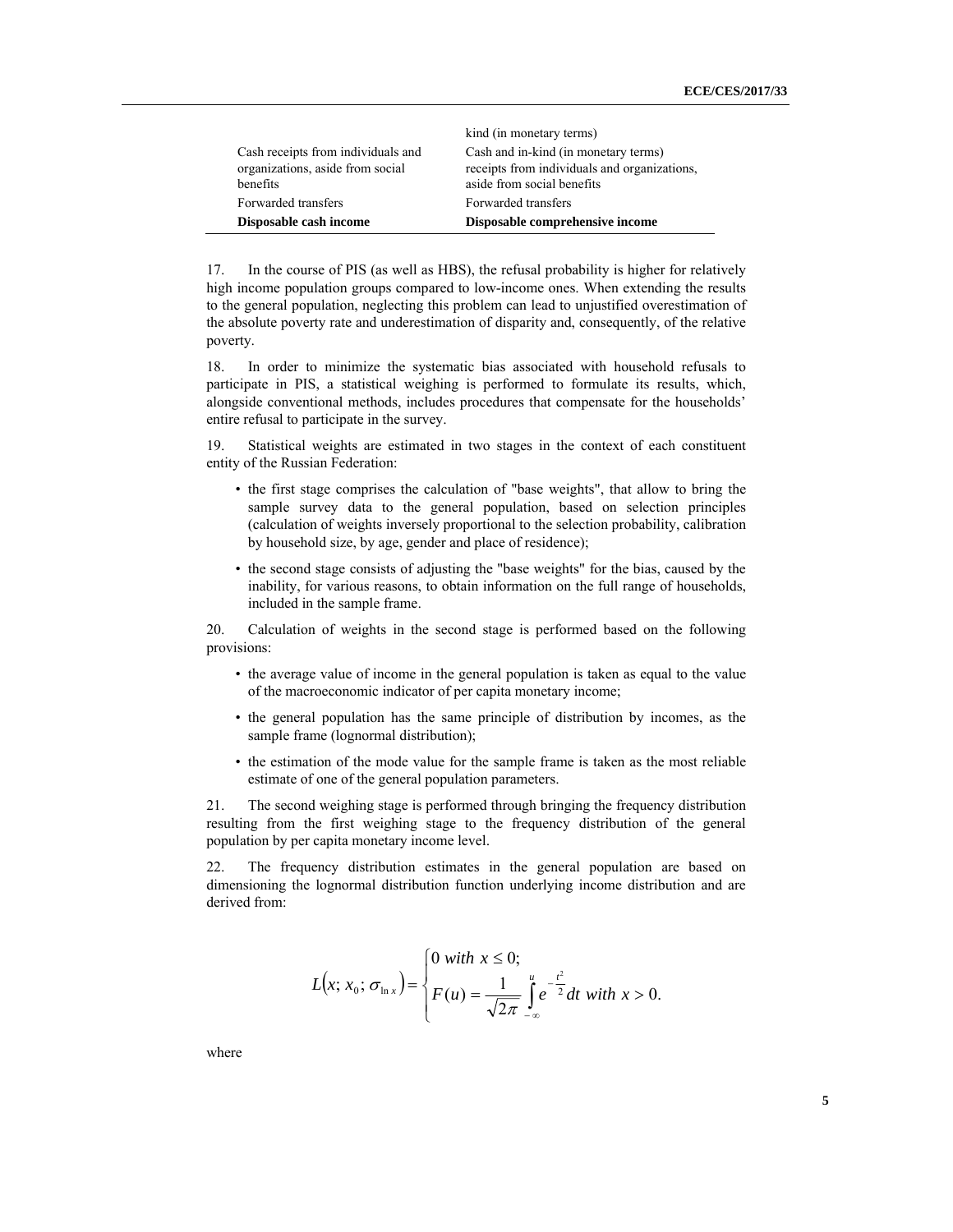$$
u = \frac{\ln x - \ln x_0}{\sigma_{\ln x}}; \quad \ln x_0 = \ln \mu - 0.5 \cdot \sigma_{\ln x}^2; \quad \sigma_{\ln x_{kj}} = \sqrt{(2 \cdot [\ln(\mu) - \ln(Mo)]/3)};
$$

 $\mu$  – macroeconomic indicator of the value of per capita monetary income;

 $\sigma_{\ln x}$  - mean square deviation of income logarithms, defined based on income empirical distribution data resulting from household survey;

 $Mo$  - estimation of the mode value for the sample frame, formed after the first weighing stage.

This method of calibrating weights by income level allows us in a mathematically 23. sound way to counterbalance the frequency distribution displacement towards the lowincome part and fill in the missing part of high-income population groups within the income range, observed in the survey.

Figure 1 presents reallocation of the population distribution density by the level of 24. per capita cash income based on PIS-2011 results and achieved by adjusting "base" weights (before and after the income level calibration - first and second weighing stage, respectively).

Figure 1 Population frequency distribution by cash income level



\* The estimation based on the mode value in terms of the PIS results and the macroeconomic indicator of per capita monetary income.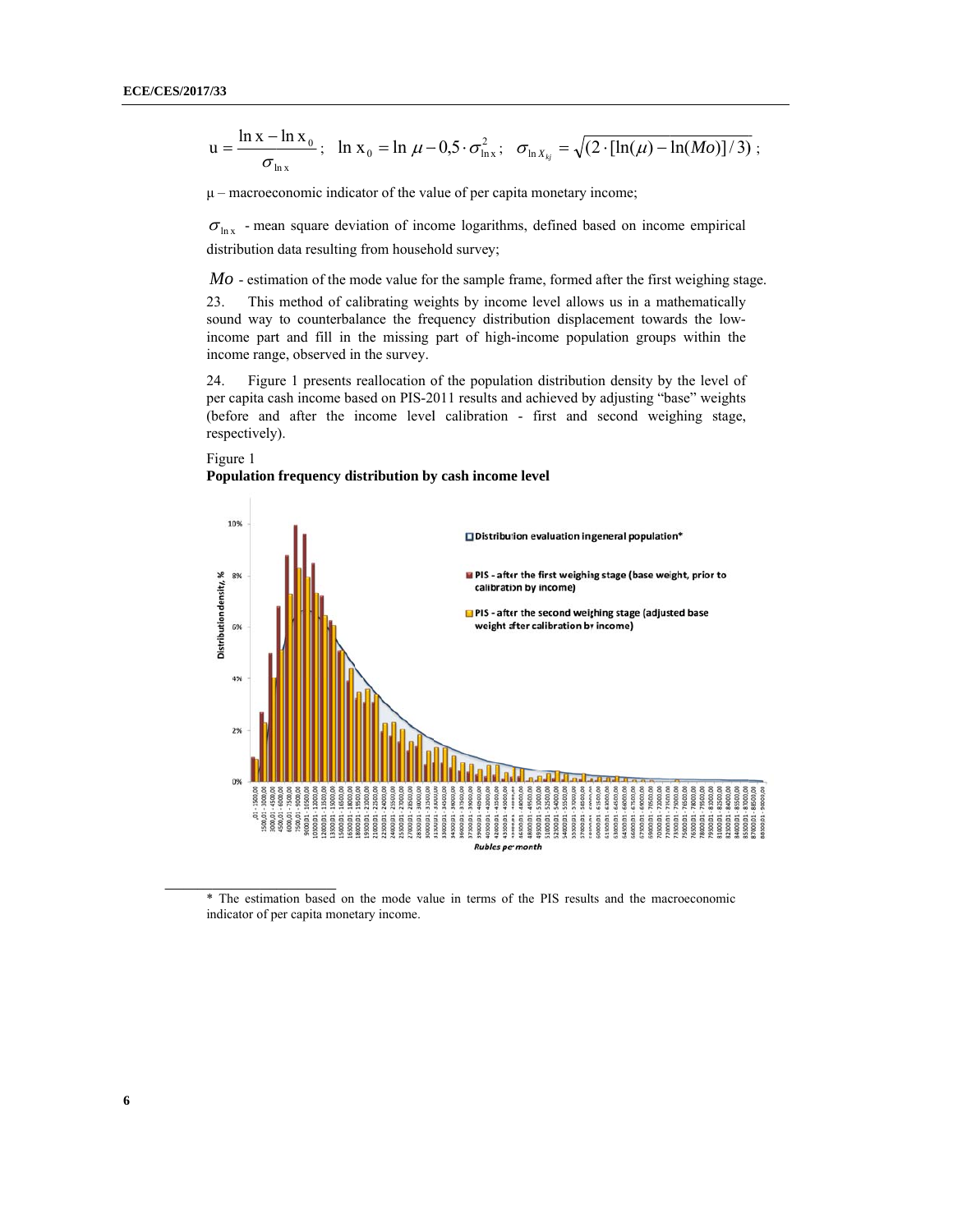25. Table 1 shows the income, poverty rate and cash income differentiation indicators, which characterize the effect of transition to adjusted weights after the income level calibration, which minimizes bias related to refusals, as shown by PIS and HBS data for 2011.

 $\overline{a}$ 

| Monetary<br>income, |                                  |                                  |                 |                  | Deviation from<br>macroeconomic    |
|---------------------|----------------------------------|----------------------------------|-----------------|------------------|------------------------------------|
| median              | absolute<br>poverty <sup>4</sup> | relative<br>poverty <sup>3</sup> | Gini            | decil<br>(d9/d1) | indicator, %                       |
|                     |                                  |                                  |                 |                  |                                    |
| 11 552<br>13 5 67   | 15,8%<br>12.4%                   | 14.6%<br>15.8%                   | 0.366<br>0.391  | 5,5<br>6,4       | 69<br>84                           |
|                     |                                  |                                  |                 |                  |                                    |
| 7857                | 34,5%                            | 13,3%                            | 0,342           | 4,8              | 46                                 |
| 10484               | 22,7%                            | 16,5%                            | 0,419           | 6,8              | 69                                 |
|                     |                                  |                                  | Poverty rate, % |                  | Coefficients of<br>differentiation |

26. The application of a two-level system of weights allows to achieve better consistency in the results of surveys using the macroeconomic indicator of population's monetary incomes (PMI) (see table 2).

27. Table 2 shows that HBS results deviate from the macroeconomic indicator of the population's monetary income to a larger extent compared to PIS results. This divergence is caused by lower reliability of HBS income data based on the respondents' choice within the interval scale, as distinguished from the separate accounting of all income components provided for in the PIS program.

28. The introduction of the advanced population's income survey into statistical practice allowed us to answer a number of important questions related to the reliability of poverty indicators estimated based on the current methodology including the analytical model application.

29. As Table 3 indicates, the PIS absolute poverty estimates are quite coherent with the official assessment of poverty indicators for the entire population made using the analytical model, and on the whole validate the estimates for long time series.

<sup>&</sup>lt;sup>4</sup> Here and elsewhere - to estimate both the PIS and HBS absolute poverty levels the subsistence minimum value (SMV) was applied at the level of each household as the absolute poverty line. SMV was determined proceeding from the household composition and based on the SMV characteristics specified for different socio-demographic groups within a corresponding constituent entity of the Russian Federation

<sup>&</sup>lt;sup>5</sup> Computation based on per capita monetary income, without application of equivalent scale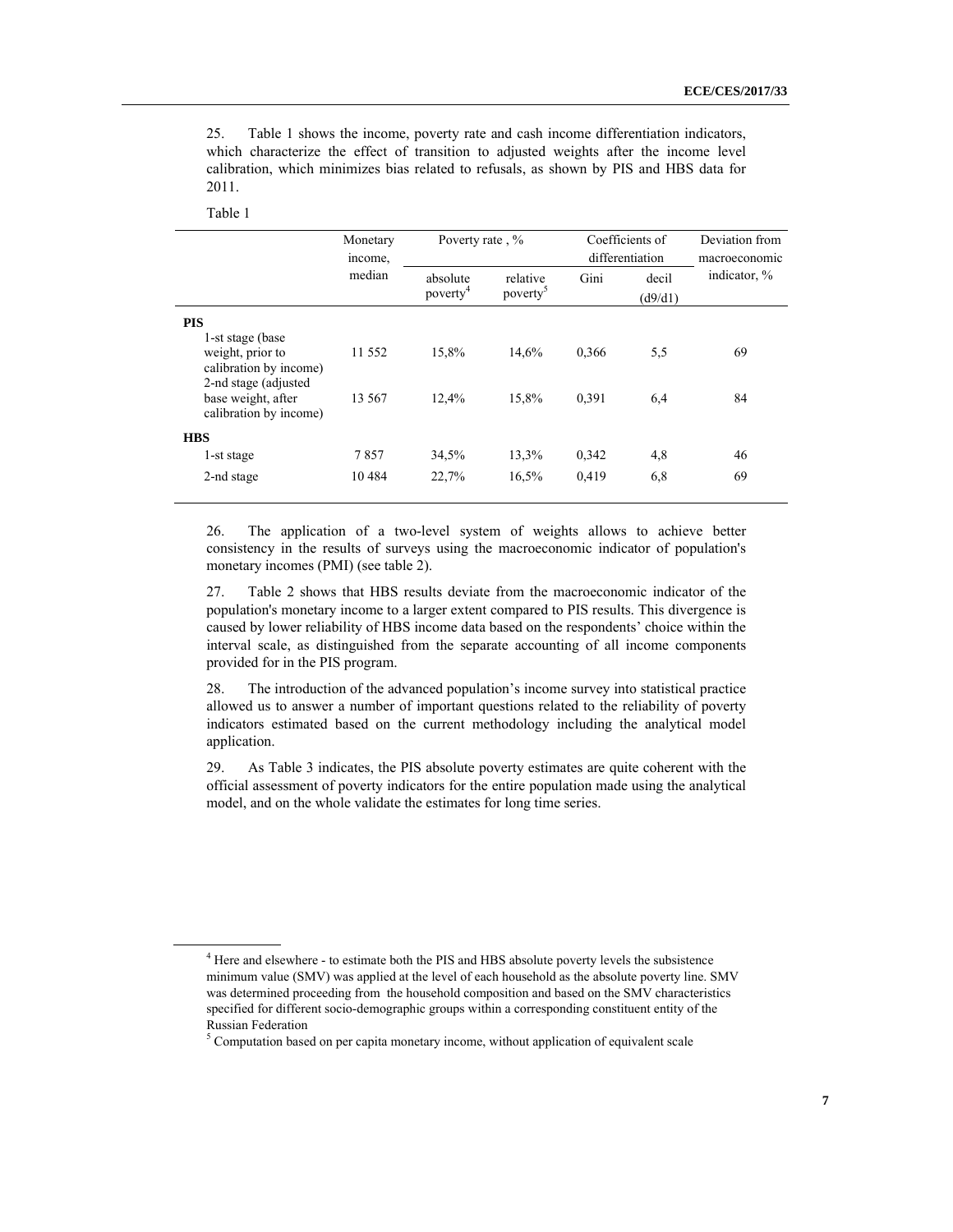|                                                                            |                       | 95% confidence interval<br>(boundaries) |                      | Correlation with macroeconomic<br>level indicator (PMI), % |                                         |          |       |
|----------------------------------------------------------------------------|-----------------------|-----------------------------------------|----------------------|------------------------------------------------------------|-----------------------------------------|----------|-------|
|                                                                            |                       |                                         |                      |                                                            |                                         |          |       |
|                                                                            | Average,<br>$\bar{X}$ | lower                                   | upper                | by average                                                 | by confidence<br>interval<br>boundaries |          |       |
|                                                                            |                       |                                         |                      |                                                            | lower                                   |          | upper |
| 2013                                                                       |                       |                                         |                      |                                                            |                                         |          |       |
| <b>HBS</b>                                                                 | 18 072,4              | 17 434,9                                | 18 710,0             | 70                                                         | 67                                      | 72       |       |
| <b>PIS</b>                                                                 | 22 912,0              | 22 166,2                                | 23 657,8             | 88                                                         | 85                                      | 91       |       |
| Macroeconomic<br>indicator of the<br>population's monetary<br>income (PMI) | 25 928,0              |                                         |                      |                                                            |                                         |          |       |
| 2014                                                                       |                       |                                         |                      | 71                                                         | 68                                      |          |       |
| <b>HBS</b><br><b>PIS</b>                                                   | 19 656,6<br>24 228,7  | 18 9 24, 5<br>23 568,0                  | 20 388,7<br>24 889,4 | 87                                                         | 85                                      | 73<br>90 |       |
| PMI                                                                        | 27 767,0              |                                         |                      | $\overline{\phantom{0}}$                                   |                                         |          |       |
| 2015                                                                       |                       |                                         |                      |                                                            |                                         |          |       |
| <b>HBS</b>                                                                 | 20 664,8              | 19 895,3                                | $21\,434.3$          | 68                                                         | 65                                      | 70       |       |
| <b>PIS</b>                                                                 | 25 824,1              | 25 141,0                                | 26 507.              | 85                                                         | 83                                      | 87       |       |
| PMI                                                                        | 30 467,0              |                                         |                      |                                                            |                                         |          |       |
|                                                                            |                       |                                         |                      |                                                            |                                         |          |       |

### Table 2

Table 3 **Absolute poverty rate by monetary income6**

|                                                      | 2008                    | 2009                    | 2010 | 2011 | 2012 | 2013 | 2014 | 2015 |
|------------------------------------------------------|-------------------------|-------------------------|------|------|------|------|------|------|
| PIS estimates                                        | $\cdot$ $\cdot$ $\cdot$ | $\cdot$ $\cdot$ $\cdot$ | .    | 12,4 | .    | 9,6  | 10,1 | 13.5 |
| <b>Estimates</b> based<br>on the analytical<br>model | 13,4                    | 13,0                    | 12.5 | 12,7 | 10.7 | 10.8 | 11.2 | 13.3 |
| HBS estimates                                        | 26.9                    | 26,5                    | 23,6 | 22.7 | 18.9 | 20.8 | 21.3 | 24,7 |

30. Taking into account the results achieved and retaining the established annual periodicity of income observation, in the near term Rosstat intends to switch over to the poverty measurement system based entirely on PIS results. The analytical model will be used as an instrument to derive preliminary short term estimates.

 $\overline{a}$ 

 $\overline{a}$ 

<sup>&</sup>lt;sup>6</sup> To estimate both the PIS and HBS absolute poverty levels the subsistence minimum value (SMV) was applied at the level of each household as the absolute poverty line. SMV was determined proceeding from the household composition and based on the SMV characteristics specified for different socio-demographic groups within a corresponding constituent entity of the Russian Federation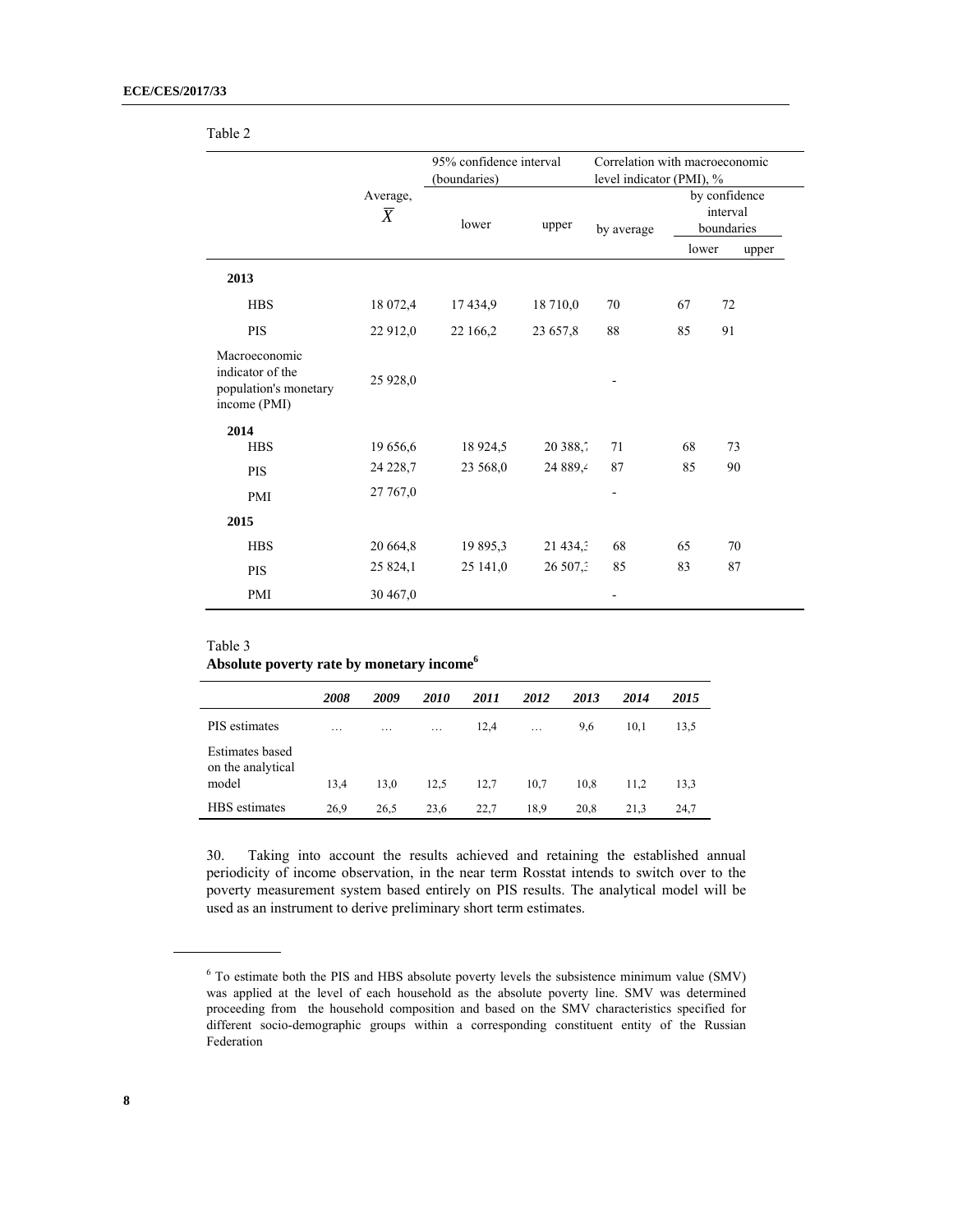31. Alongside absolute poverty indicators based on PIS and HBS results, pilot relative poverty indicators have been developed for long-term dynamics.

32. One of the tasks of the pilot computation was to provide for a consistent time series of relative poverty indicators. For these purposes we used HBS data for the entire households surveyed in the course of all quarterly observations for each calendar year. Bringing the HBS data to the annual base period made it possible to even the irregularities in the income flow within a year which lead to a considerable bias in the poverty rate estimates compared to PIS where the annual base period has been applied, thus creating a convergency platform for the estimates of the two observations.

33. To proceed in this direction Rosstat needs to establish a more clear definition of the composition and computation methods for relative poverty indicators with regard to new data sources, as well as to provide for a coordinated and user-understandable incorporation of the new system of indicators into the existing set of data published.

# Table 4

 $\overline{a}$ 

|                          | 2008 | 2009            | 2010 | 2011 | 2012     | 2013 | 2014 | 2015 |
|--------------------------|------|-----------------|------|------|----------|------|------|------|
| <b>HBS</b> estimates     |      |                 |      |      |          |      |      |      |
| $60\%$ of M <sub>e</sub> | 23,5 | 22,3            | 22,6 | 21,9 | $\cdots$ | .    | .    | .    |
| 50% of $M_e$             | 16,6 | 15,6            | 15,2 | 14,6 | .        | .    | .    | .    |
| $40\%$ of M <sub>e</sub> | 10,3 | 9,4             | 8,6  | 8,2  | .        | .    | .    | .    |
| PIS estimates            |      |                 |      |      |          |      |      |      |
| $60\%$ of M <sub>e</sub> | .    | .               | .    | 21,9 | $\cdots$ | 20,3 | 20,2 | 20,9 |
| 50% of $M_e$             | .    | $\cdot$ $\cdot$ | .    | 14,6 | .        | 13,7 | 13,6 | 14,0 |
| $40\%$ of M <sub>e</sub> | .    | .               | .    | 8,8  | .        | 8,1  | 8,1  | 8,1  |

**Relative poverty rate by equivalized disposable monetary income<sup>7</sup>** % of entire population

34. The PIS program analytical capacity triggered the development of comprehensive statistical poverty indicators. Based on the survey results it was possible to:

- expand the set of income aggregates used to analyze monetary poverty estimates'
- enable poverty estimates disaggregation by socio-demographic groups within the framework of SDGs monitoring;
- create empirical base and test design methods for a number of nonmonetary poverty indices.

35. The expansion of the income aggregates set used to estimate the absolute poverty rate was instrumental in evaluating the input of nonmonetary income into the overall level of households' well-being that arrived in the form of own production used for own consumption, social transfers and transfers from other sources and was received by households in-kind, as well as to experimentally evaluate the input of the net imputed rent monetary equivalent.

<sup>7</sup>  $\frac{7}{1}$  In the computation the coefficient of equivalence E=0,5 was used.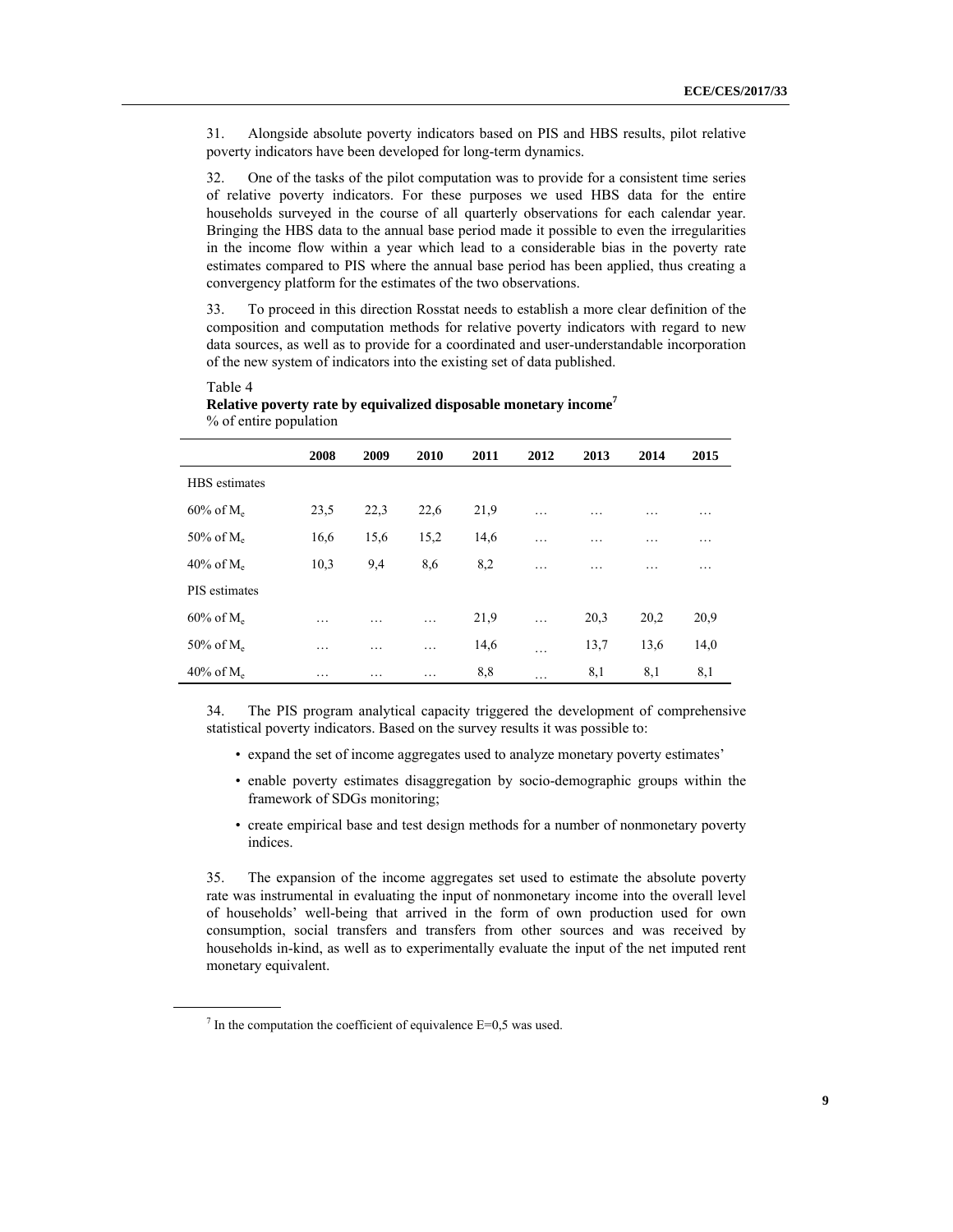With these components added it became possible to exceed the scope of the strictly 36. monetary income bracket and to evaluate the differences in the income in-kind for various household groups (Fig.2).

#### 18,0 15,6 16,0 15,0 14,6 14,5 13,9  $13.1$ 14,0  $12,5$  $14,4$ 12,1 11,9  $11.1$ 12,0 % of total income 10.0  $B,9$  $8,5$  $_{\rm 8,0}$  $6,8$ 6,0 5.0 4,8  $4,1$  $4,0$  $2,7$  $2,7$  $2,1$  $1,4$  $1.6$  $2,0$ 1,2  $0,8$  $0.4$  $0,0$ **up 10** group 1 group 2 group 4 gn group! -Estimated monetary value of own products used for own consumption -T-Net imputed rent on owner-occupied dwellings Benefits (in cash and in kind)



The following data refer to the changes in the absolute poverty rate when 37. considering separate aggregates of households' monetary and overall income (as % of entire population):

|                                          | 2013 | 2014 | 2015 |
|------------------------------------------|------|------|------|
| Monetary income                          |      |      |      |
| before taxes and levies                  | 9,6  | 10,1 | 13,5 |
| after taxes and levies                   | 11,2 | 12,1 | 16,1 |
| before social benefits (cash allowances) | 10,5 | 11,1 | 14,5 |
| Overall income                           |      |      |      |
| before taxes and levies                  | 5.9  | 6,3  | 8.5  |
| before social benefits (cash and in-kind |      |      |      |
| allowances)                              | 7.7  | 8,3  | 11,0 |
| before imputing net rent value           | 7.7  | 8.5  | 12,0 |
|                                          |      |      |      |

With the need to expand the poverty estimates system Rosstat is now challenged to 38. transfer to a wider system of indicators. The focus area here is the implementation of nonmonetary poverty indices into statistical practice.

39. The development of survey techniques for nonmonetary poverty should rely on a sound definition of the set of indicators and weights determining the input of each indicator into the index value.

40. The work on defining and testing the statistical methods applied to measure nonmonetary poverty indicators and indices follows three consequent steps: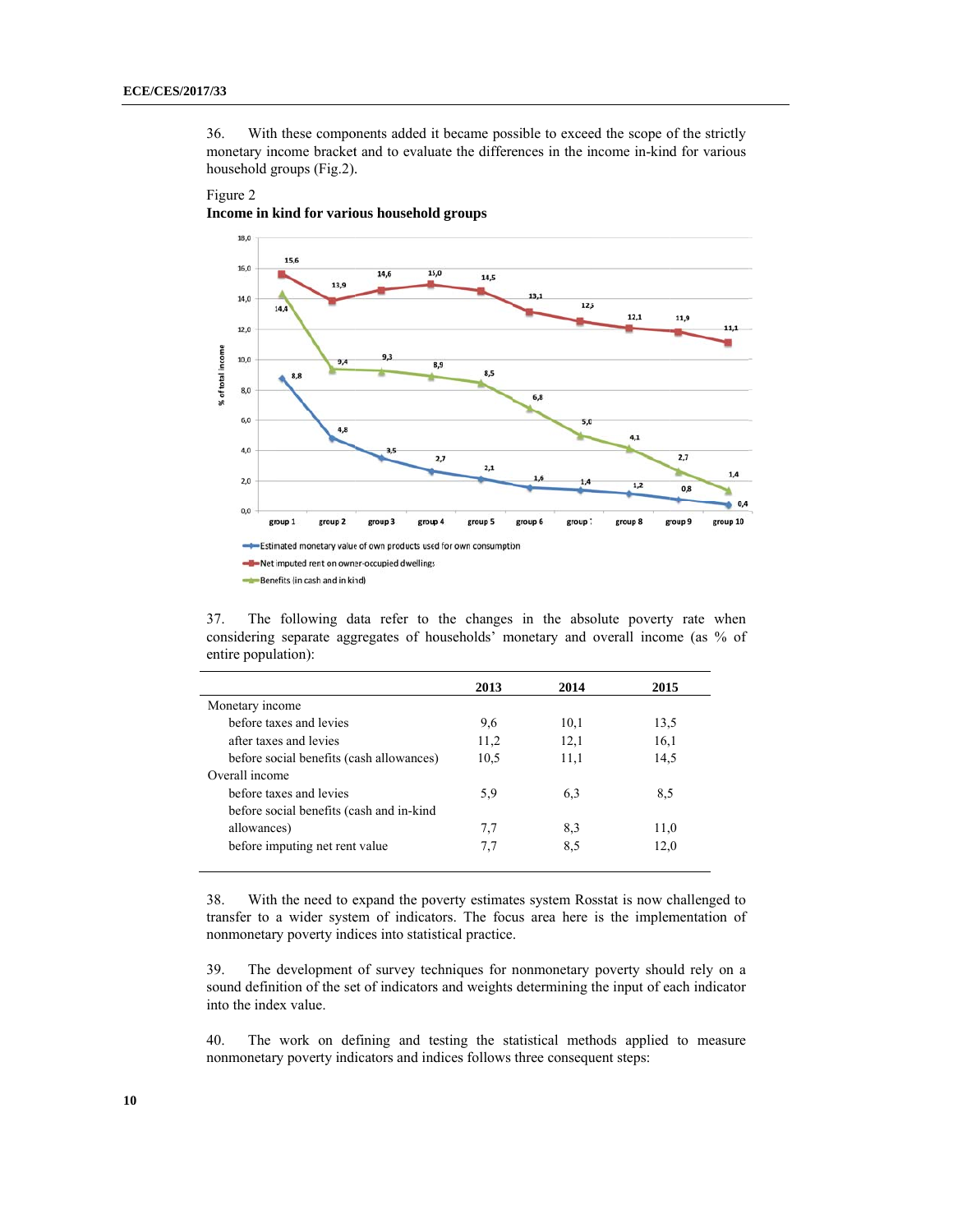• **Phase 1 (2015).** Identifying the set of indicators to be used in the measurement of material deprivation and preparing to test them on the data obtained through widescale household surveys.

41. In cooperation with leading Russian experts the following conditions were specified to compile the list of indicators:

- equivalent significance throughout the territory of the country with due account for considerable economic, national, climatic and nature differences among the regions;
- coherence enabling comparability analysis at the international level
- data accessibility for annual collection.
- 42. The following results were attained in the course of research:
	- A set of social indicators was identified that is characteristic of the entire population prevailing living standard (63 items defined);
	- A list of material deprivation items was compiled based on the analysis of the reference group<sup>8</sup> findings pertaining to distinctive features of families unable to provide for the consumption standard established in the society. The indicators selected were verified to belong to the category of socially essential ones;
	- The list of deprivation items was operationalized in the form of specific questions to be included into the programs of household surveys.

43. Eventually, as an outcome of phase 1, the material deprivation list was compiled to cover 39 items including indicators that had shown high reliability when tested (11 variables) as well as indicators requiring further testing on wide-scale survey data (28 variables).

**Phase 2 (2016).** Collecting empirical data for the specified deprivation list in the course of:

- Living conditions comprehensive survey (round 2016 to cover 60 thousand households)
- Sample survey of population's income and participation in social programs (rounds 2016 and 2017 to cover 60 thousand and 160 thousand households respectively).

**Phase 3 (2017).** Testing nonmonetary poverty indices calculation algorithms:

- Multidimensional Poverty Index (MPI) and At Risk Of Poverty Or Social Exclusion index (AROPE)
- Deprivation Index

 $\overline{a}$ 

• Social Exclusion Index.

44. At this stage of research the following activities will be undertaken based on the empirical data acquired:

• The deprivation line feasibility evaluation with the help of variance and logistic regression analyses;

<sup>8</sup> <sup>8</sup> Dedicated group of experts experienced in data collection for the analysis of households poverty in diverse Russian regions (altogether 200 experts in 33 constituent entities of the Russian Federation)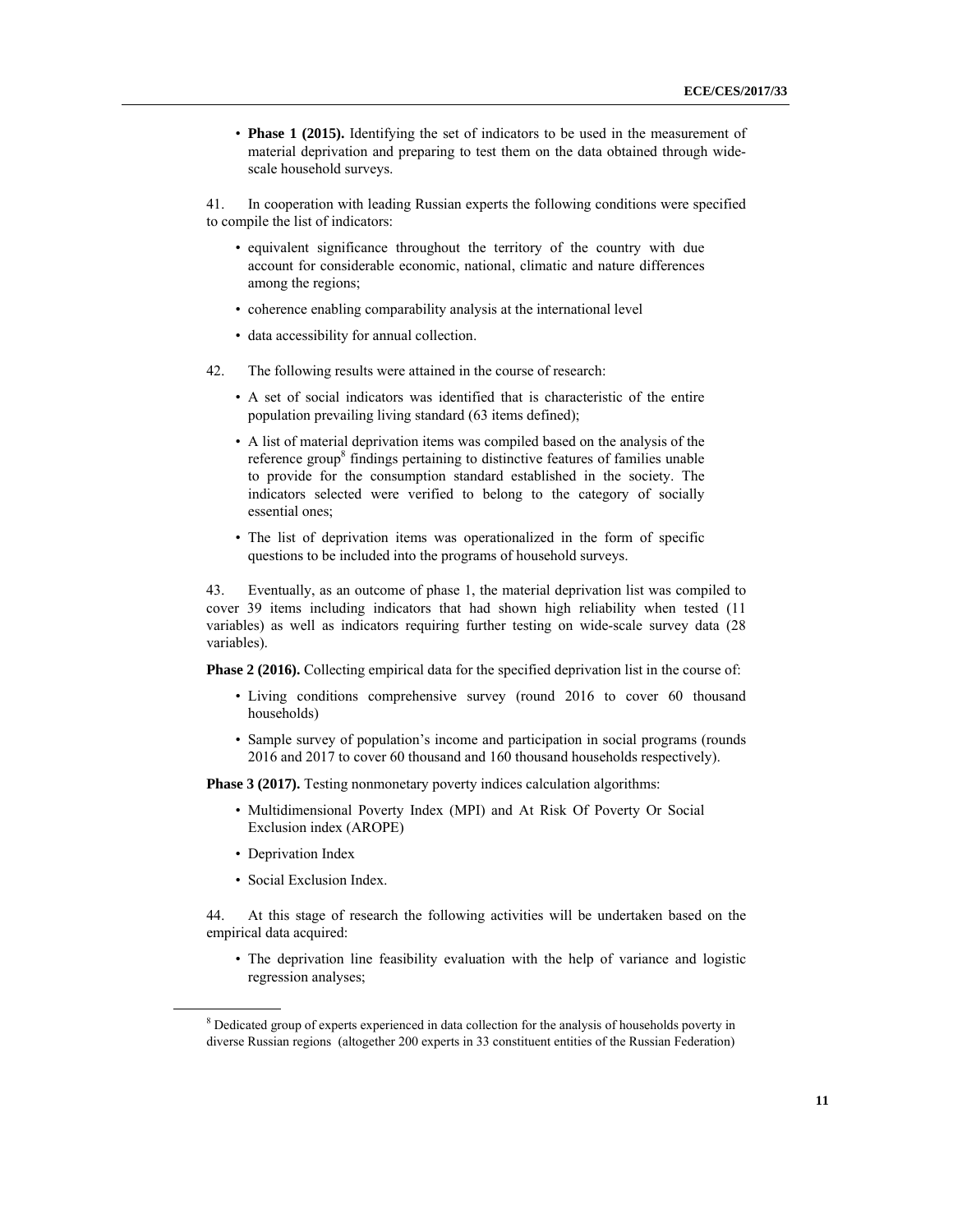- Analysis aimed to diagnose the correlation stability:
	- a. between the values of each of the nonmonetary poverty indices computed based on the results of every survey;
	- b. between the values of each of the nonmonetary poverty indices and absolute and relative poverty indices based on the results of every survey for the entire population and broken down by major socioeconomic categories of households (population).
- Data analysis in terms of the composition of indicators used in the compilation of the global scale multidimensional poverty index (MPI) and the social exclusion index, and structuring thereupon the required corrections to adjust them in order to provide for a more comprehensive projection of the national context.
- Development of metadata facilitating the correct analytical interpretation of nonmonetary poverty indices and data on absolute and relative poverty in official statistics publications.

45. Further activities in the field of poverty measurement should be primarily directed towards providing a statistical base to the Global SDG indicator Framework (hereinafter - SDGs monitoring).

46. An important milestone allowing for the evaluation of the actual situation with the accomplishment of the mission on eliminating poverty in all of its forms, is to provide for comparability of poverty rate estimates in the long run. SDGs envisage a two times decrease in the poverty rate observed in accordance with the national methodology. These trends should be measured by comparable techniques, otherwise a drop in the poverty rate might be achieved through pure modification of the estimation approach and would have nothing in common with the real dynamics (decrease or even increase) of the poverty rate.

# **III. Practical example**

47. Rosstat has been producing official estimates of the poverty rate for the whole of Russia since 1992. However the poverty line is determined by the subsistence minimum and its computation procedure underwent changes several times (in 2000, 2005 and 2013). This resulted in an increase of the subsistence minimum value by 15 -20% compared to the former algorithm of the SM computation.